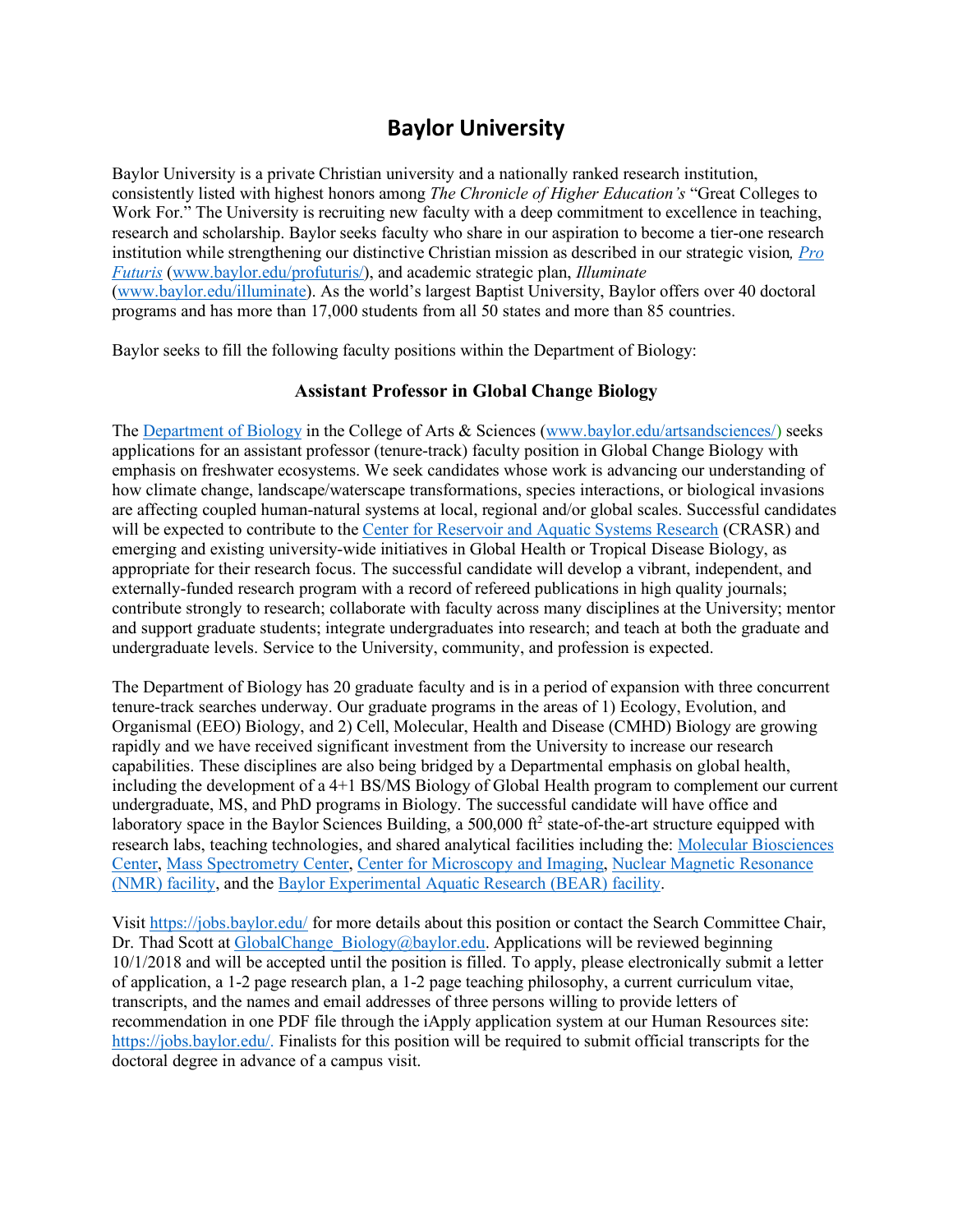#### **Assistant Professor in Comparative Mammalian Physiology**

The Department of Biology in the College of Arts & Sciences (www.baylor.edu/artsandsciences/) seeks applications to fill a tenure-track faculty position (Assistant Professor) in the area of comparative mammalian physiology. We are specifically seeking a candidate whose research is relevant to human disease and health with training in vertebrate physiology including (but not limited to) integrative physiology, metabolic physiology, environmental physiology, endocrinology or stress physiology. Successful candidates will show a strong record of innovative and integrative research or future potential and will be expected to establish a competitive and externally funded research program that contributes to broader departmental goals as well as emerging and existing university-wide initiatives in Global Health. Further, this candidate will contribute to service and leadership within the department, the university, and the scientific community. The Department of Biology has 20 graduate faculty and is in a period of expansion with three concurrent tenure-track searches underway. Our graduate programs in the areas of 1) Ecology, Evolution, and Organismal (EEO) Biology, and 2) Cell, Molecular, Health and Disease (CMHD) Biology are growing rapidly. This comparative mammalian physiology position is a position critical to the ongoing research success of both our EEOB and our CMHD faculty members in Biology as well as various other departments. To ensure full consideration, complete applications must be submitted by 11/01/2018. Candidates should possess an earned doctorate in the appropriate field of study. Salary and rank is commensurate with experience and qualifications.

Applications will be reviewed beginning 10/1/2018 and will be accepted until the position is filled. Visit https://jobs.baylor.edu/ for more details about this position or contact the Search Committee Chair, Dr. Stephen Trumble, at Mammalian Physiology@baylor.edu. To apply, please electronically submit a letter of application, a 1-2 page research plan, a 1-2 page teaching philosophy, a current curriculum vitae, transcripts, and the names and email addresses of three persons willing to provide letters of recommendation as a single PDF file through the iApply application system at our Human Resources site: https://jobs.baylor.edu/. Finalists for this position will be required to submit official transcripts for the doctoral degree in advance of a campus visit.

# **Associate or Full Professor in Cancer Biology / Immunology**

# The Department of Biology in the College of Arts & Sciences

(www.baylor.edu/artsandsciences/) invites applications for an Associate to Full Professor faculty position in Cancer Biology or Immunology. Successful candidates will have established an internationally-recognized research program. Applicants must provide evidence of significant research productivity sustained through external funding and demonstrated by an excellent publication record.

Faculty are expected to participate in Baylor University's mission and to demonstrate commitment to service in the larger community. The successful candidate is expected to develop their internationally recognized research program, sustain external funding, publish in major journals, and excel in teaching and mentoring at the graduate and undergraduate levels. The rank and salary are commensurate with experience and qualifications. In addition to faculty labs, the University houses state-of-the-art instrumentation, including centers for microscopy and